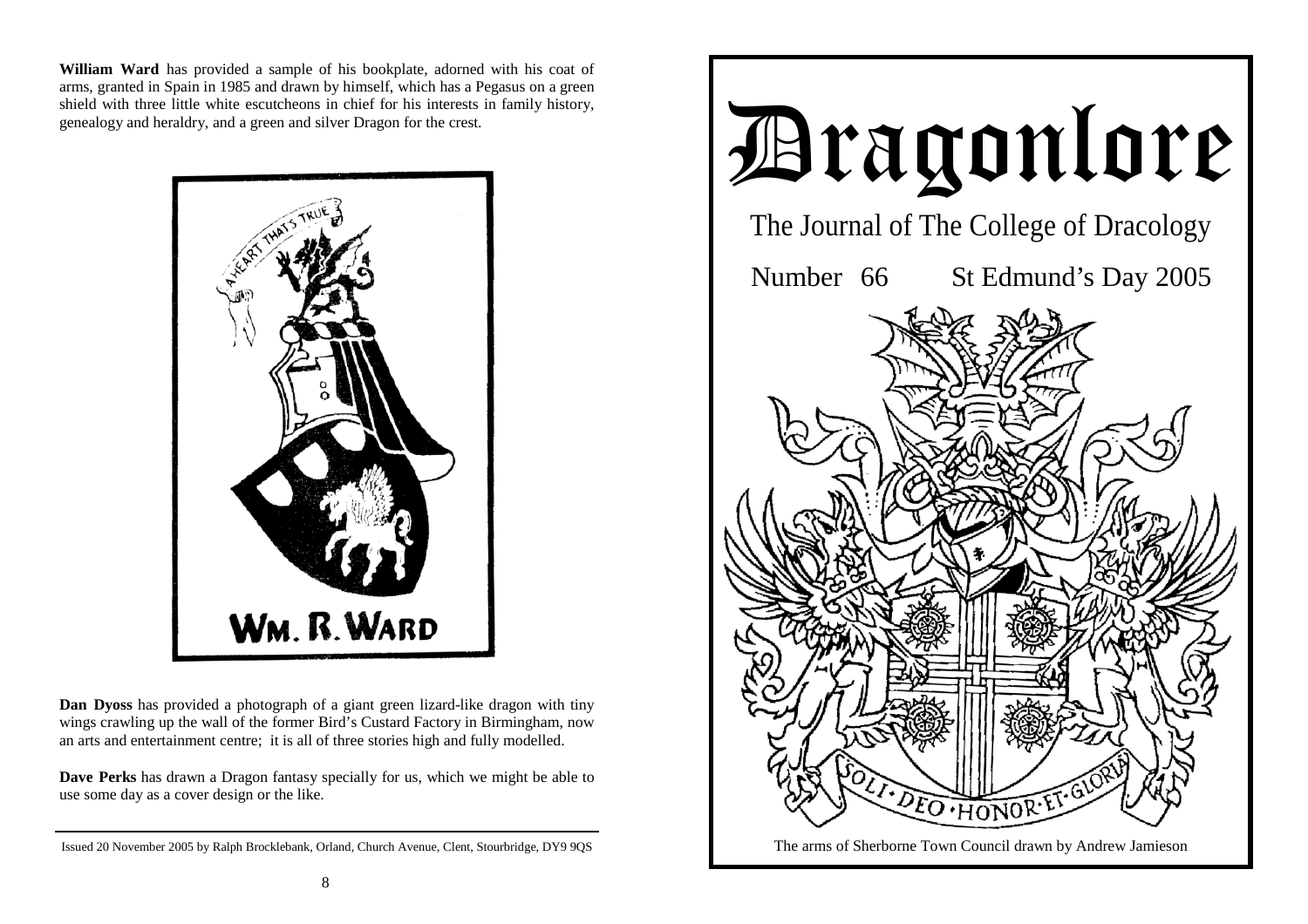

## **The College of Dracology for the Study of Fabulous Beasts**

*Sadly we report the death of Terry Westphal, who felt spiritually at home with fabulous beasts and was a generous supporter of our efforts.* 

Saint Edmund, King and Martyr, was born in 841 and became King of East Anglia in 855 at the age of fourteen. Known for his piety, he attempted to keep the peace during the Danish invasion which started in 866, but when the Danes burned down Thetford in 870 he took up arms against them. He was captured, stripped naked, tied to a tree and shot full of arrows and then beheaded.. His body was eventually recovered and buried at the place now called Bury St Edmunds. It is said that his head was brought in by a wolf (some say a bear) to be united with his body. In 1020, King Cnut ordered the building of an Abbey on the site of the Martyr's shrine, raised to the status of a Cathedral Church in 1914 with largely new buildings, recently enhanced with a splendid new central tower, raised to mark the Millenium. A statue of a wolf holding a crowned head stands by the Bishop's Throne, and the martyr's emblem of a crown with crossed arrows adorns the arms of the town of St Edmunds bury (but not the Diocese, which has the crowns without the arrows) and of the County of Suffolk. There are several legends of Suffolk dragons, but none associated with St Edmund, who was probably too busy dealing with the Danes to worry about mere serpents. His feast day falls on  $20<sup>th</sup>$  November.

The Sherborne arms on the cover are taken from Stephen Friar's *New Dictionary of Heraldry* (Sherborne, 1987) under the heading "Corporate and Civic Heraldry" as an example of an elegant and uncluttered design that nevertheless carries a wealth of references to local historical associations. The shield is blue with a silver fretted cross between red-on-white roses on golden suns, combining elements from no fewer than six aspects of the town's history. The crest is a double-headed and twin-tailed silver Wyvern, indicating that Sherborne lies close to the border between Dorset and Somerset, two of the five shires into which the ancient kingdom of Wessex was divided. The Griffin supporters, though carrying their traditional connotations, are newly compounded beasts, with silver aquiline parts from the armorial eagles of a prominent historical figure, Roger de Caen, and golden leonine parts from the armorial lions of Dorset, and ultimately, England. Also included are three ancient crowns, standing for Ethelbert, Ethelbald, and Aldheim. The final composition looks superb in colour, as seen in John Hayward's Millenium Window in Sherborne Abbey, and fully deserves the accolade "rich, not gaudy," as advocated by Polonius. It is good to see ancient fabulous beasts being newly adapted to serve modern needs. In

England Insurance Company (*below*), showing the figure of King Alfred holding a sword and a mace and supporting a shield decorated with the red dragon of Wessex, in fact the only dragon that Brian came across in this survey, although it looks more like a Griffin.

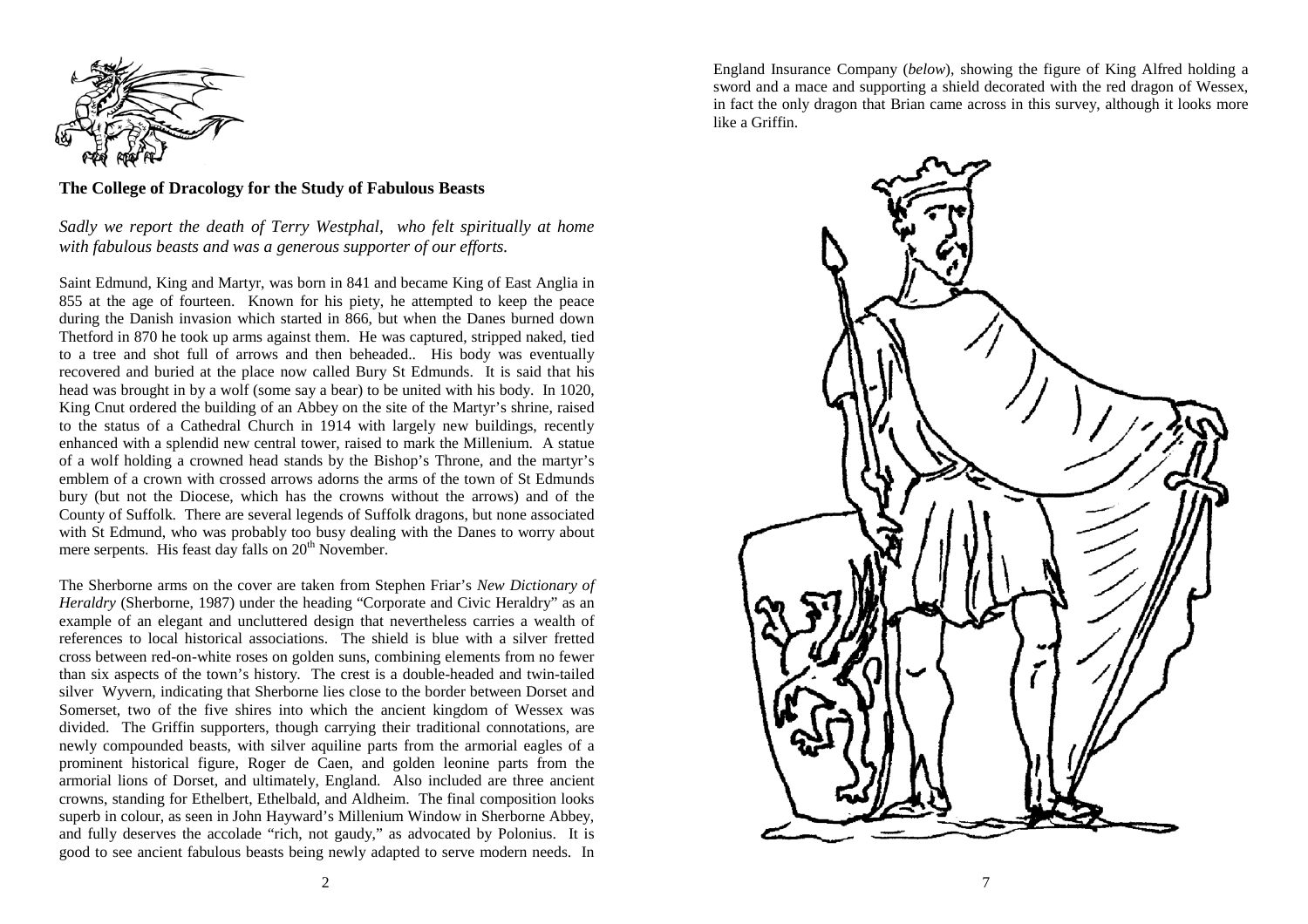## **FROM THE POSTBAG**

**Jan Patton** sent a letter from Canada with some very exotic postage stamps on it. One is labelled "Year of the Dragon / Annee du Dragon" with an elegant Imperial Chinese Dragon embossed and in full colour, and is valued at 46 cents, while another has "Year of the Rooster / Annee du Coq" appropriately decorated, and comes at 50 cents.

**Darrel Kennedy,** also from Canada, very kindly sent a DVD on Dragons, which purports to tell the story of the discovery of some frozen dragon remains in a remote mountain cave, and the attempts by a group of "scientists" to analyse the bits and so to reconstruct the creature's life and habits. Much of the material, showing an early dragon's fight with a dinosaur, its escape from an older rapacious dragon, its phases of evolution through a marine version and a serpentine woodland species, to the final mountain-dwelling form, were actually the same as that used in the TV film of "The Last Dragon," as reviewed in No 58, but the background story was quite different – no desperate young palaeontologist from the Natural History Museum, for instance. There is also a whole section at the end showing how the film was made, with its computer-generated imagery, and a discussion of the argument that dragons were once real. The remark of my old tutor, a humanist, came to mind, to the effect that one should not trust zoologists about dragons, because they are all materialists. To such people, nothing can be real unless it has or had a material existence, and the possibility of any kind of spiritual reality never occurs to them. As a zoologist myself, at least by training, I would say that their dragon fails to convince either anatomically or aerodynamically, and as a scientist I was appalled by their total lack of sound scientific method. They started by saying that because legends of dragons are so widespread in so many different cultures, which did not seem to have any interconnections, they deduced therefrom that there must have been some real dragons living during the same time as humans to give rise to the legends. They then showed rapid flashes of dragon images from various cultures, which were often repeated throughout the film, but apparently failed to notice that nearly all of them showed serpentine creatures, some with legs but practically none with wings, nor any breathing fire. From that they supposed that there must have been giant winged firebreathing reptilian monsters in ancient times, a conclusion which certainly does not follow from the evidence. As entertainment, the film was not too bad (though not as exciting as *The Last Dragon*) but as educational material it was abysmal and a disgrace to dracology. Darrel wrote that on a first viewing he found it quite engaging, but on a second visit he began to have serious doubts.

**Brian Wright** has sent the draft of an article he has written on *Heraldry and Mythology on British Fire Marks*, and among those illustrated the oldest shows a Phoenix (*left*), which became quite popular, and



others display a Salamander (*right*). Since both these creatures overcome or resist flames, they were considered appropriate for this purpose. The most elaborate mark is one for the West of



fact, Stephen tells me that he designed these arms himself, all except for the crest, which was suggested by Garter, and that the fees were met from contributions by local industry. It just shows what can be done!

#### FOURTH HARRY POTTER FILM

Whereas the books describe the monsters and make you use your imagination to visualise them (apart from the one shown on the book's jacket), in the films they have to be portrayed in detail. *Harry Potter and the Goblet of Fire* is just out on the screen and is said to have lots of splendid monsters in it – dragons, merpeople and all.

### **Fabulous Beasts from North Cadbury in Somerset**

A visit to the Church of St Michael the Archangel in North Cadbury, with the Somerset Heraldry Society, revealed the famous beasts carved on the bench ends in the sixteenth century. As one enters the perfectly symmetrical church, built in a pure perpendicular style, these carvings immediately catch the eye, and one of the first to fall into view was illustrated in Brian Wright's *Somerset Dragons* (2002), described as "two dragons apparently hatching from scaled eggs" (*see right*) and also in Tisdall's *God's Beasts* (1998 – see review in No 16)



where they are identified as Lindworms rising from the ground to plague us, and "are held to symbolise the dangers and temptations hidden about our way." To be fair, Brian does mention this alternative explanation. For those who need reminding,



Lindworms were earth-dwelling dragons that lacked wings or legs or both, and are still used in the heraldry of Scandinavian

countries and northern Germany, though largely forgotten in Britain outside church decorations. They were supposed to be found mainly in churchyards or other burial grounds. Brian also illustrates, in colour, the bench end showing "a dragon preening its wing" (surely this is a bird, not a dragon – *see left*) and the one with "St

Margaret escaping from within the dragon," while Tisdall also shows the carving of the "Yale or Eale" (*right*) as well as those showing a cat sitting on a mousetrap and playing with a mouse, and the Stork or Heron. Other carvings of interest show Griffins, a Pelican in her Piety and a Dolphin, all with heraldic links to families of local importance, as well as a wealth of other pictures and emblems with social, religious or heraldic content. Tisdall says that the Yale, too, is of heraldic importance and "has no moral significance."